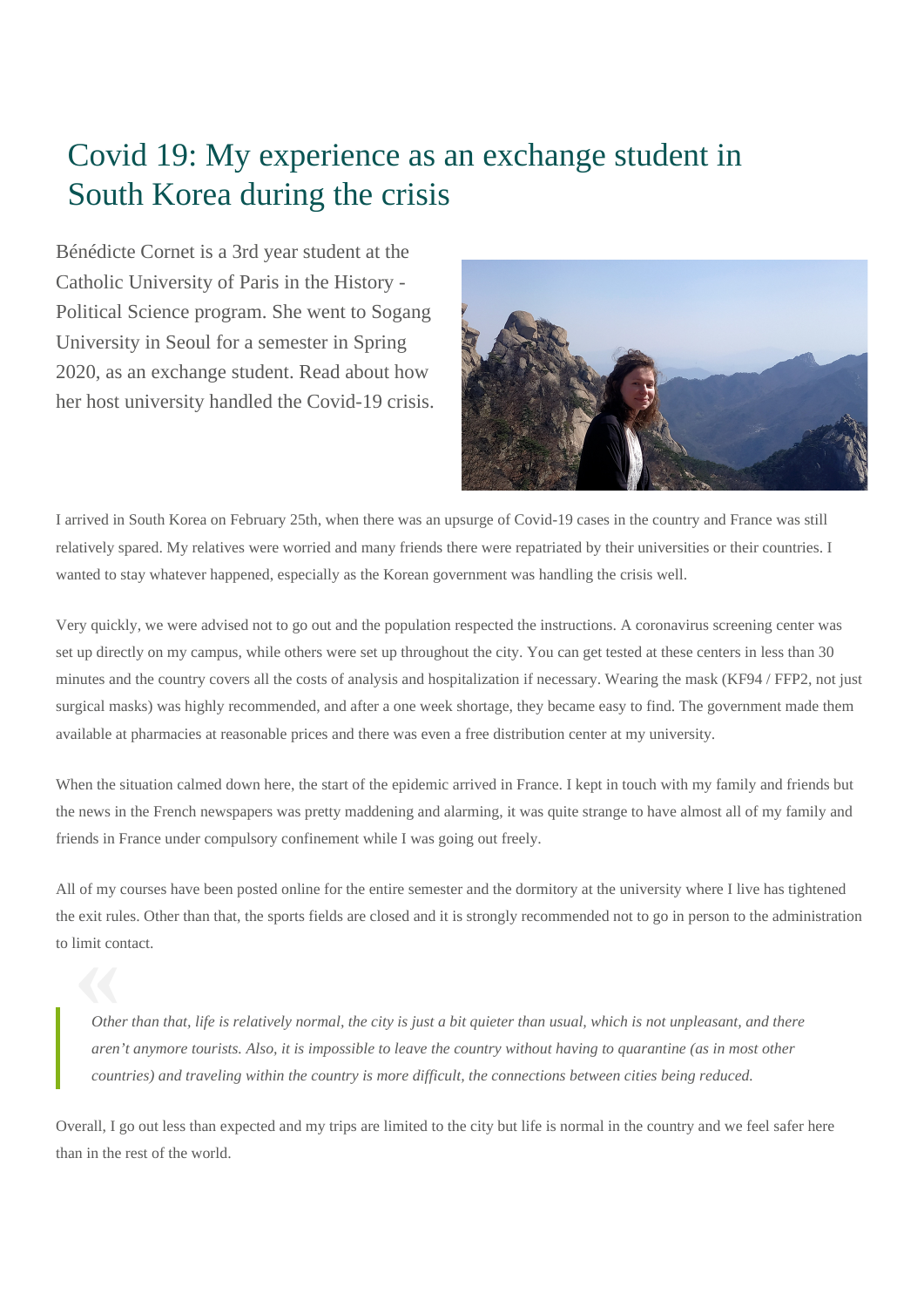## À lire aussi



[Kwamé: From NYC to Paris\(https://en.icp.fr/about-icp/portraits/kwame-from-nyc-to-paris-1\)](https://en.icp.fr/about-icp/portraits/kwame-from-nyc-to-paris-1)



[Diego: Executive Director of the Irish National Opera & Student at ILCF\(https://en.icp.fr/about](https://en.icp.fr/about-icp/portraits/diego-executive-director-of-the-irish-national-opera-ilcf-student)[icp/portraits/diego-executive-director-of-the-irish-national-opera-ilcf-student\)](https://en.icp.fr/about-icp/portraits/diego-executive-director-of-the-irish-national-opera-ilcf-student)